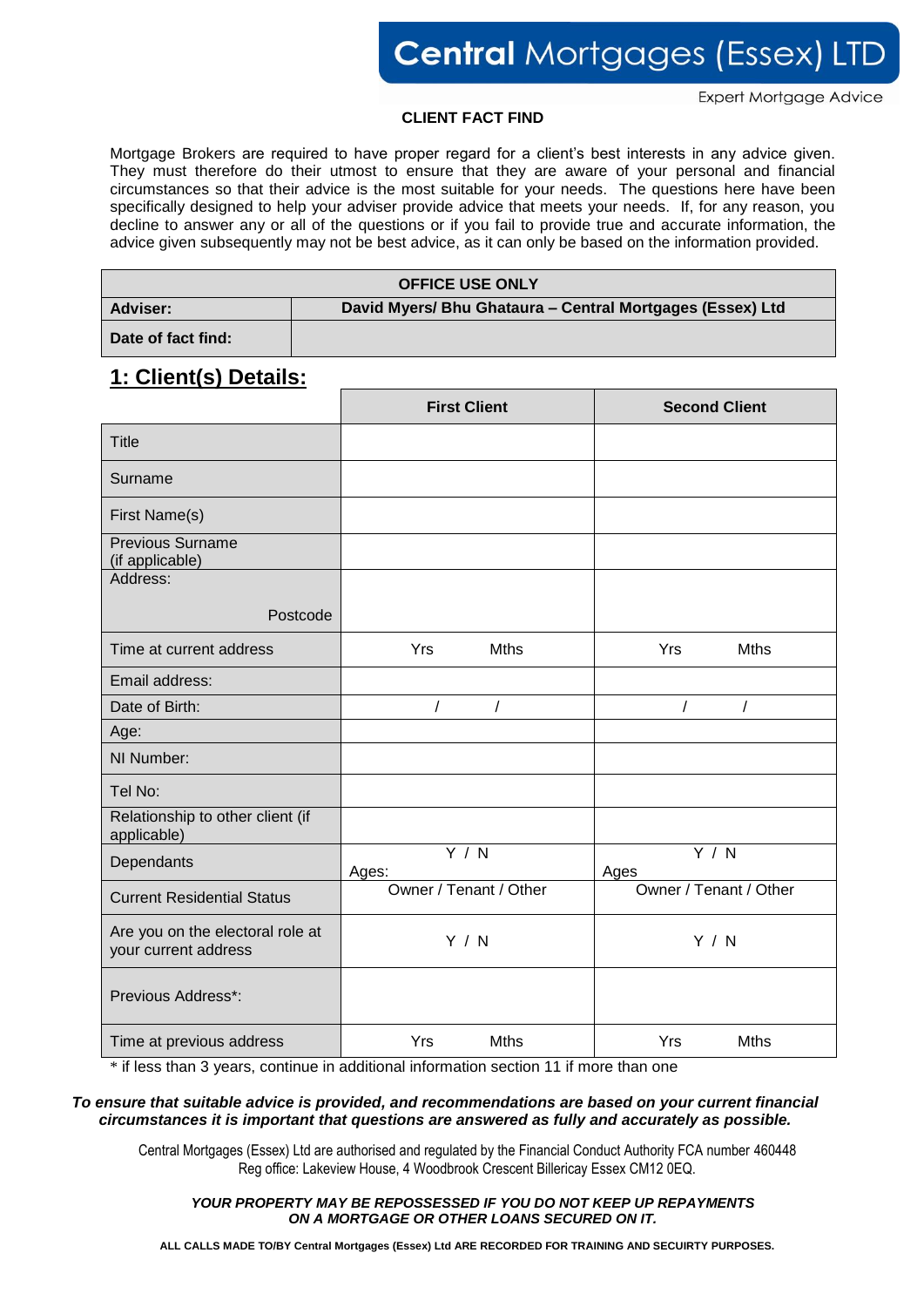## **2: Occupation:**

**Expert Mortgage Advice** 

| Current employer name                                                         |                              |      |                           |                              |
|-------------------------------------------------------------------------------|------------------------------|------|---------------------------|------------------------------|
| Occupation / Job title                                                        |                              |      |                           |                              |
| <b>Employment status</b>                                                      | Employed<br>Self-employed    |      | Employed<br>Self-employed |                              |
| If "other" give details                                                       | Retired<br>Other             |      | Retired<br>Other          |                              |
| If employed, on what basis?                                                   | Permanent/Temporary/Contract |      |                           | Permanent/Temporary/Contract |
| Time in current employment                                                    | Yrs.                         | Mths | Yrs                       | <b>Mths</b>                  |
| Previous employer if less than<br>2 years, to include dates of<br>employment* |                              |      |                           |                              |
| Anticipated retirement age                                                    |                              |      |                           |                              |

\*continue in additional notes section if more than one employer

## **3A: Income - Employed Clients**

| Basic annual income |   | t. |
|---------------------|---|----|
| Overtime            |   | ∼  |
| <b>Bonuses</b>      | ~ | L  |
| Other*              | ∼ | z. |
| Total gross income  | ~ | t. |

\*please detail in additional information section 11

## **3B: Income - Self-employed Clients**

| Number of years in business                                          | Yrs<br><b>Mths</b> | Yrs<br>Mths |
|----------------------------------------------------------------------|--------------------|-------------|
| Net profit last year                                                 | £                  | £           |
| Net profit previous year                                             | £                  | £           |
| Please provide accounts to<br>support your application.<br>Included? | Y / N              | Y / N       |
| Are SA302's & Tax Year<br>Overview documents*<br>available?          | Y / N              | Y / N       |

\*If yes, please provide these.

Central Mortgages (Essex) Ltd are authorised and regulated by the Financial Conduct Authority FCA number 460448 2 Reg office: Lakeview House, 4 Woodbrook Crescent Billericay Essex CM12 0EQ.

*YOUR PROPERTY MAY BE REPOSSESSED IF YOU DO NOT KEEP UP REPAYMENTS ON A MORTGAGE OR OTHER LOANS SECURED ON IT.*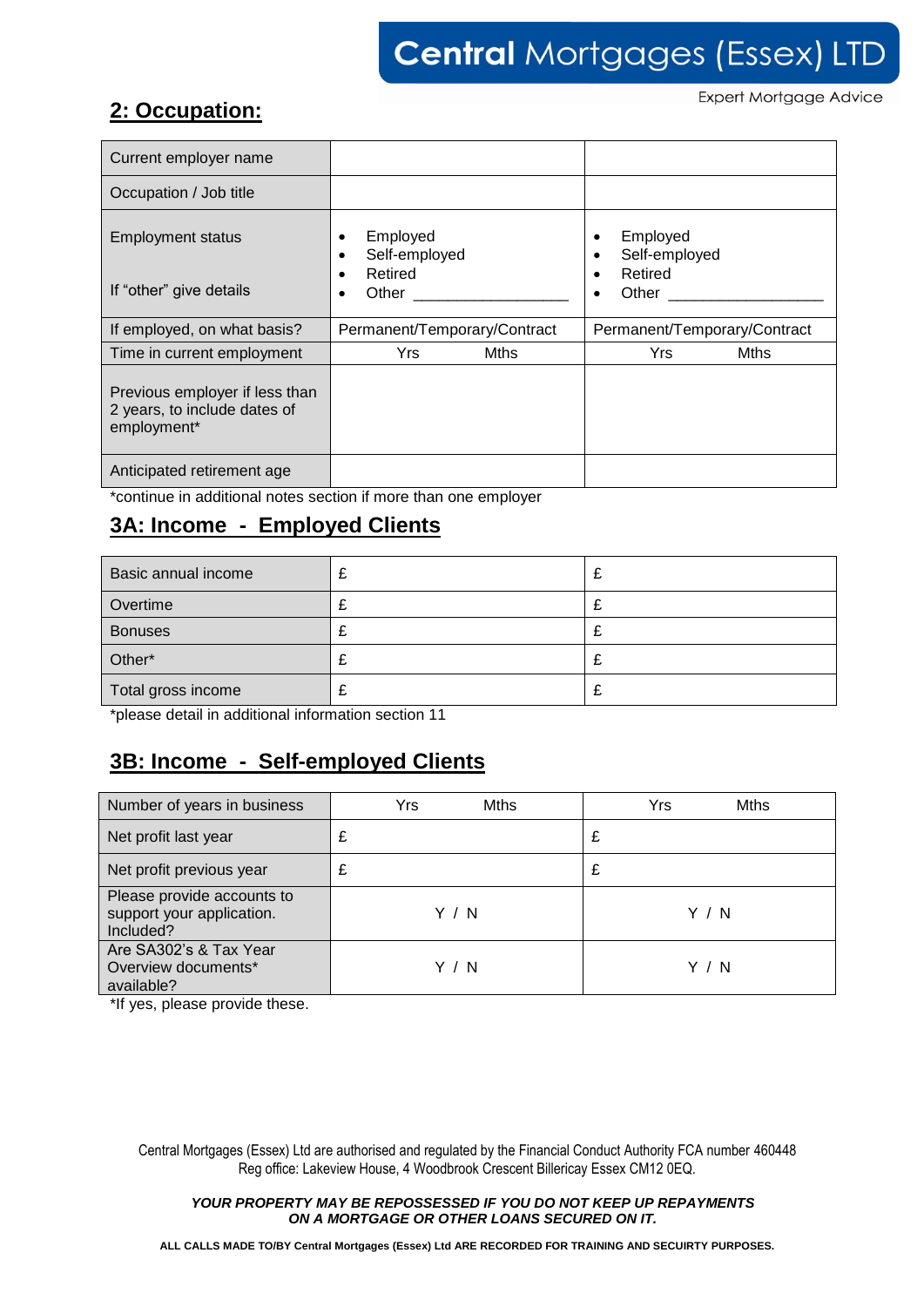## **3C: Other Income**

**Expert Mortgage Advice** 

| Investment income         | £ | £ |
|---------------------------|---|---|
| Rental income             | £ | £ |
| Pension                   | £ | £ |
| State benefits            | £ | £ |
| Other                     | £ | £ |
| <b>Total other income</b> |   | £ |

## **4: Assessment of Affordability**

| <b>JOINT MONTHLY EXPENDITURE</b>                          | <b>AMOUNT</b> |
|-----------------------------------------------------------|---------------|
| Mortgage / rent                                           | £             |
| Bills (gas, electric, telephone, water, council tax, etc) | £             |
| Food                                                      | £             |
| Transport / Fuel costs                                    | £             |
| Savings & investments                                     | £             |
| Existing credit outgoings (see previous section 4)        | £             |
| Other (I.e. Maintenance, school fees etc)                 | £             |
| <b>Total monthly expenditure</b>                          | £             |
| Net monthly income                                        | £             |
| Net monthly disposable income                             | £             |

## **5: Property portfolio (if applicable)**

| <b>Address</b>  | Value | Lender | Rent | Mortgage<br>outstanding |
|-----------------|-------|--------|------|-------------------------|
| <b>Postcode</b> |       |        |      |                         |
|                 | £     |        | £    | £                       |
|                 | £     |        | £    | £                       |
|                 | £     |        | £    | £                       |
|                 | £     |        | £    | £                       |
|                 | £     |        | £    | £                       |

**If more properties, please use Additional Information section 11 or supply full property portfolio.**

Central Mortgages (Essex) Ltd are authorised and regulated by the Financial Conduct Authority FCA number 460448 3 Reg office: Lakeview House, 4 Woodbrook Crescent Billericay Essex CM12 0EQ.

*YOUR PROPERTY MAY BE REPOSSESSED IF YOU DO NOT KEEP UP REPAYMENTS ON A MORTGAGE OR OTHER LOANS SECURED ON IT.*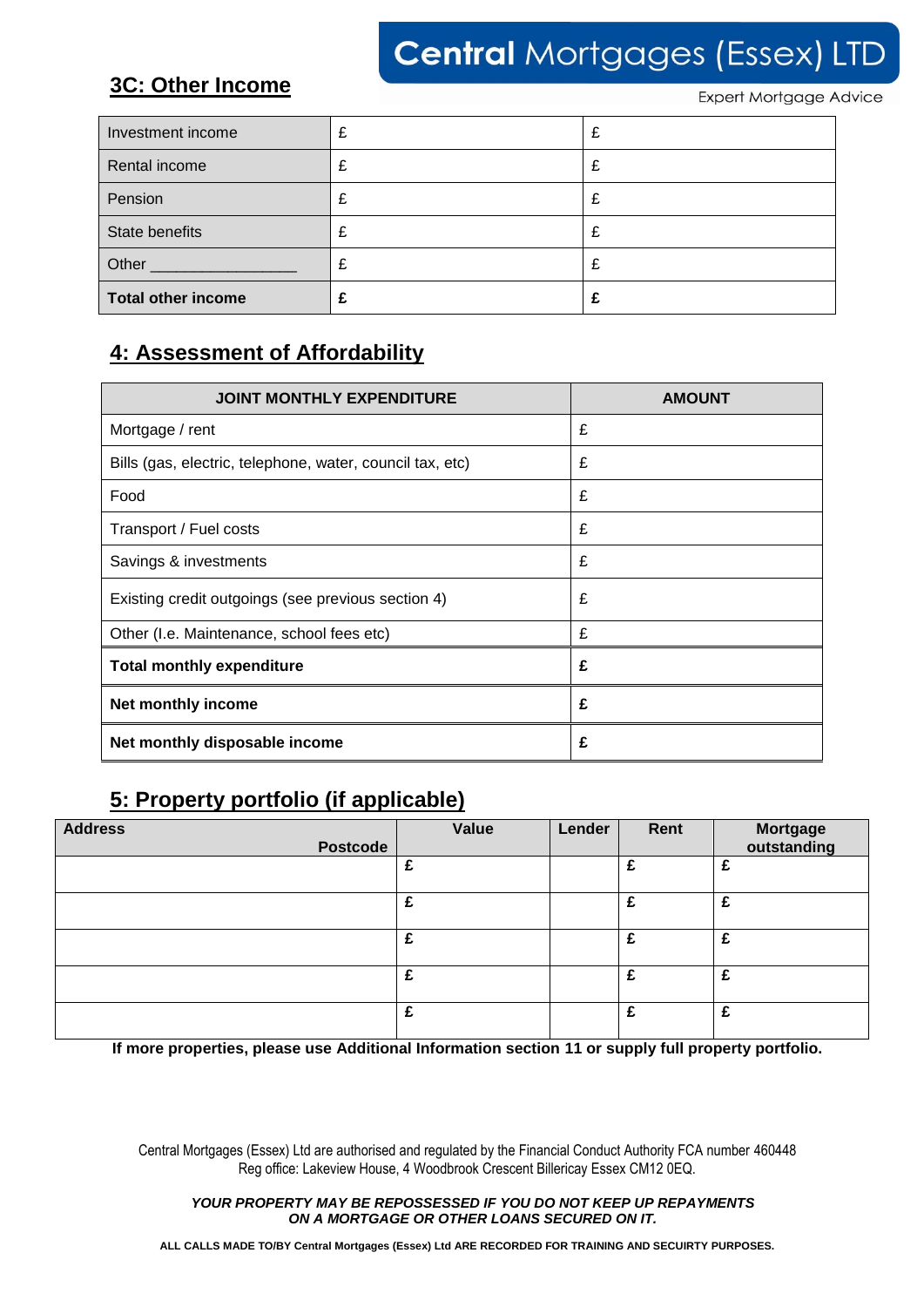**Expert Mortgage Advice** 

## **6: Existing Credit Commitments**

| Client<br>1, 2 or joint | Type of<br>finance | Finance<br>provider | <b>Balance</b><br>O/S | Months<br>O/S | Monthly<br>payment | Purpose of<br>credit | Secured | Repay with<br>Mortgage |
|-------------------------|--------------------|---------------------|-----------------------|---------------|--------------------|----------------------|---------|------------------------|
|                         |                    |                     | £                     |               | £                  |                      | Y / N   | Y / N                  |
|                         |                    |                     | £                     |               | £                  |                      | Y / N   | Y / N                  |
|                         |                    |                     | £                     |               | £                  |                      | Y / N   | Y / N                  |
|                         |                    |                     | £                     |               | £                  |                      | Y / N   | Y / N                  |
|                         |                    |                     | £                     |               | £                  |                      | Y / N   | Y / N                  |
|                         |                    |                     | £                     |               | $\pounds$          |                      | Y / N   | Y / N                  |

**If more commitments, please use section 11 Additional Information section.**

## **7: Credit History**

|                                                                                                                                                                                                                                                     | <b>FIRST CLIENT</b> | <b>SECOND CLIENT</b> |
|-----------------------------------------------------------------------------------------------------------------------------------------------------------------------------------------------------------------------------------------------------|---------------------|----------------------|
| Have you ever had a mortgage or loan<br>application refused?                                                                                                                                                                                        | Y/N                 | Y / N                |
| Have you ever had a judgement for debt or<br>loan default registered against you?                                                                                                                                                                   | Y / N               | Y / N                |
| Have you ever been declared bankrupt?                                                                                                                                                                                                               | Y / N               | Y / N                |
| Have you ever failed to keep up repayments<br>under any previous or current mortgage or<br>been repossessed?                                                                                                                                        | Y/N                 | Y / N                |
| Have you ever failed to keep up repayments<br>under any previous or current rental or loan<br>agreement?                                                                                                                                            | Y / N               | Y / N                |
| Have you entered into a debt management<br>plan/IVA or CVA                                                                                                                                                                                          | Y / N               | Y / N                |
| The contract of the contract of the contract of the contract of the contract of the contract of the contract of the contract of the contract of the contract of the contract of the contract of the contract of the contract o<br>アフレーダー ローコンティングレー |                     |                      |

If yes to any of the above, provide full details:

Central Mortgages (Essex) Ltd are authorised and regulated by the Financial Conduct Authority FCA number 460448 4 Reg office: Lakeview House, 4 Woodbrook Crescent Billericay Essex CM12 0EQ.

*YOUR PROPERTY MAY BE REPOSSESSED IF YOU DO NOT KEEP UP REPAYMENTS ON A MORTGAGE OR OTHER LOANS SECURED ON IT.*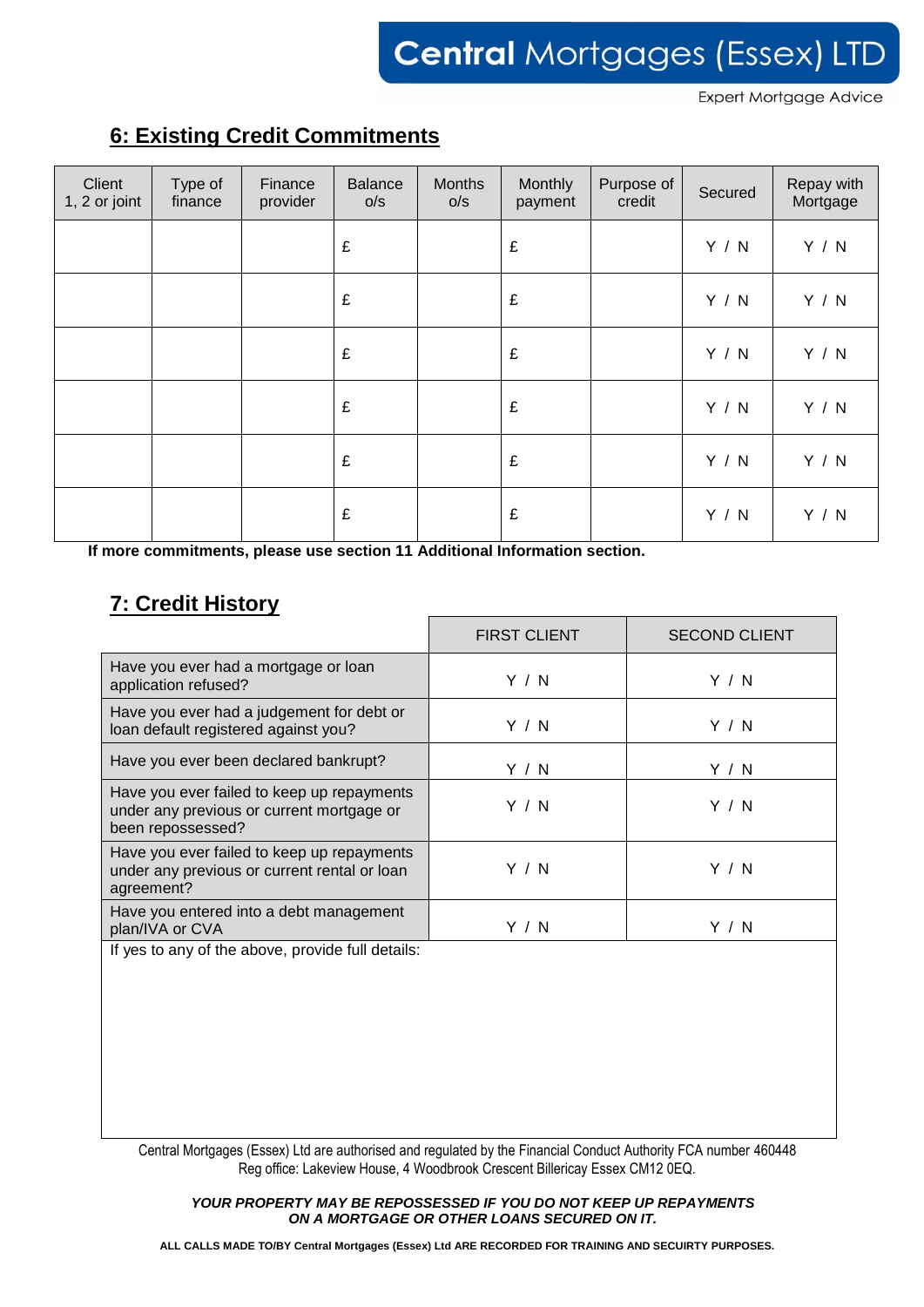**Expert Mortgage Advice** 

## **8: Current Mortgage(s) (if applicable)**

|                                                         | Home/residential mortgage<br>(if applicable) | <b>Security property</b><br>(if same as Home leave blank) |  |
|---------------------------------------------------------|----------------------------------------------|-----------------------------------------------------------|--|
| Value of property                                       | £                                            | £                                                         |  |
| Amount outstanding                                      | £                                            | £                                                         |  |
| Term outstanding                                        | Yrs<br>mths                                  | mths<br>yrs                                               |  |
| Repayment type                                          | Interest Only / Repayment                    | Interest Only / Repayment                                 |  |
| Lenders name                                            |                                              |                                                           |  |
| Current monthly payment                                 | £                                            | £                                                         |  |
| Interest rate & type (fixed etc)                        | $\%$                                         | %                                                         |  |
| Original purchase price & date                          | £                                            | £                                                         |  |
| Are there any early repayment<br>charges payable        | Y / N                                        | Y/N                                                       |  |
| If early repayment charges are<br>payable, state figure | £                                            | £                                                         |  |
| Are you prepared to pay the<br>early repayment charges  | Y / N                                        | Y / N                                                     |  |

## **9: New Loan Requirements**

| Reason for loan                            | Residential / Right to Buy / Shared Ownership<br>Let to Buy / Buy to Let |
|--------------------------------------------|--------------------------------------------------------------------------|
| Loan type                                  | Purchase / Re-finance / Other                                            |
| Address of property to be used as security | Post code:                                                               |
| Purchase price / Estimated valuation       | £                                                                        |
|                                            |                                                                          |
| Loan amount required                       | £                                                                        |
| Term of the loan (Years or months)         |                                                                          |
| Repayment type required                    | Capital & Interest (repayment) / Interest only                           |
| Amount of deposit (if applicable)          | £                                                                        |
| Source of deposit (if applicable)          |                                                                          |

Central Mortgages (Essex) Ltd are authorised and regulated by the Financial Conduct Authority FCA number 460448 5 Reg office: Lakeview House, 4 Woodbrook Crescent Billericay Essex CM12 0EQ.

*YOUR PROPERTY MAY BE REPOSSESSED IF YOU DO NOT KEEP UP REPAYMENTS ON A MORTGAGE OR OTHER LOANS SECURED ON IT.*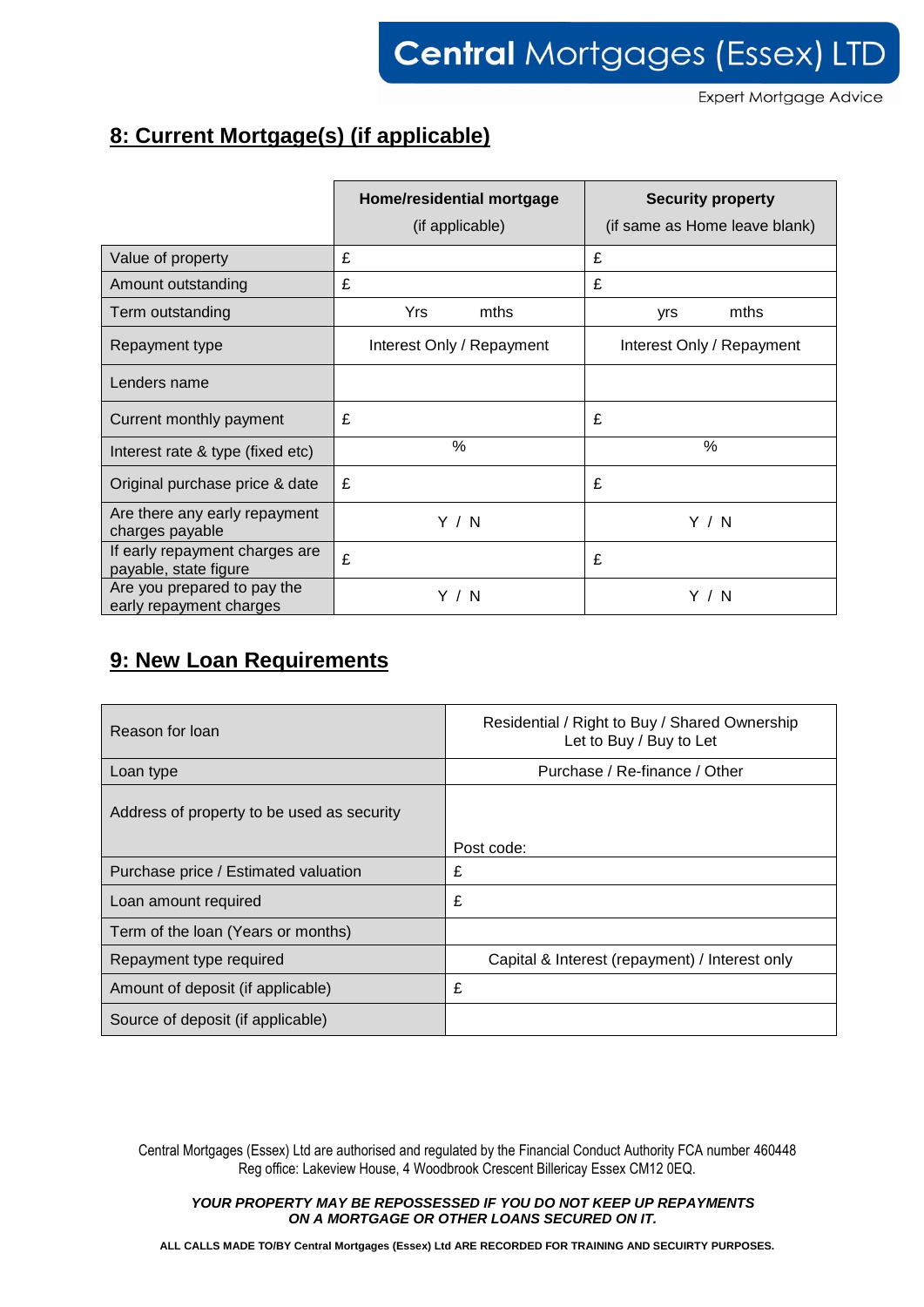**Expert Mortgage Advice** 

#### **10: Property to be mortgaged:**

| Property type                                                                                                 | House / Flat / Bungalow / Maisonette / Other. |
|---------------------------------------------------------------------------------------------------------------|-----------------------------------------------|
| <b>Property Tenure</b>                                                                                        | Freehold / Leasehold                          |
| If leasehold, how long is left on the lease                                                                   | yrs                                           |
| Brief description of property                                                                                 |                                               |
| If flat, how many stories in block and on what<br>floor is your property?                                     |                                               |
| Year property built                                                                                           |                                               |
| Is the property of a non-standard construction<br>(i.e. thatched roof, barn conversion, timber<br>frame etc.) | 'N                                            |

**\*if yes, to the above, provide explanation in section 11 below**

## **11: Additional information:**

Standard construction? New build house or flat? If a flat. Is it a studio? If a flat, does it have balcony access? If a flat, is it ex-local authority? Has the property been modified in any way? For investment mortgages: Is the property one that you have ever lived at or intend living at in future, or one that you have inherited?

#### **Anything else relevant to your application that we should be aware of?**

#### **12: Contact details:** If you wish to ask any questions:

Central Mortgages (Essex) Limited 5 Allysum Walk, Billericay Essex CM12 0SS Telephone: 01277 630183 Fax: 01277 632878 Email: [office@centralmortgages.net](mailto:office@centralmortgages.net) Website: [www.centralmortgages.net](http://www.centralmortgages.net/)

Central Mortgages (Essex) Ltd are authorised and regulated by the Financial Conduct Authority FCA number 460448 6 Reg office: Lakeview House, 4 Woodbrook Crescent Billericay Essex CM12 0EQ.

#### *YOUR PROPERTY MAY BE REPOSSESSED IF YOU DO NOT KEEP UP REPAYMENTS ON A MORTGAGE OR OTHER LOANS SECURED ON IT.*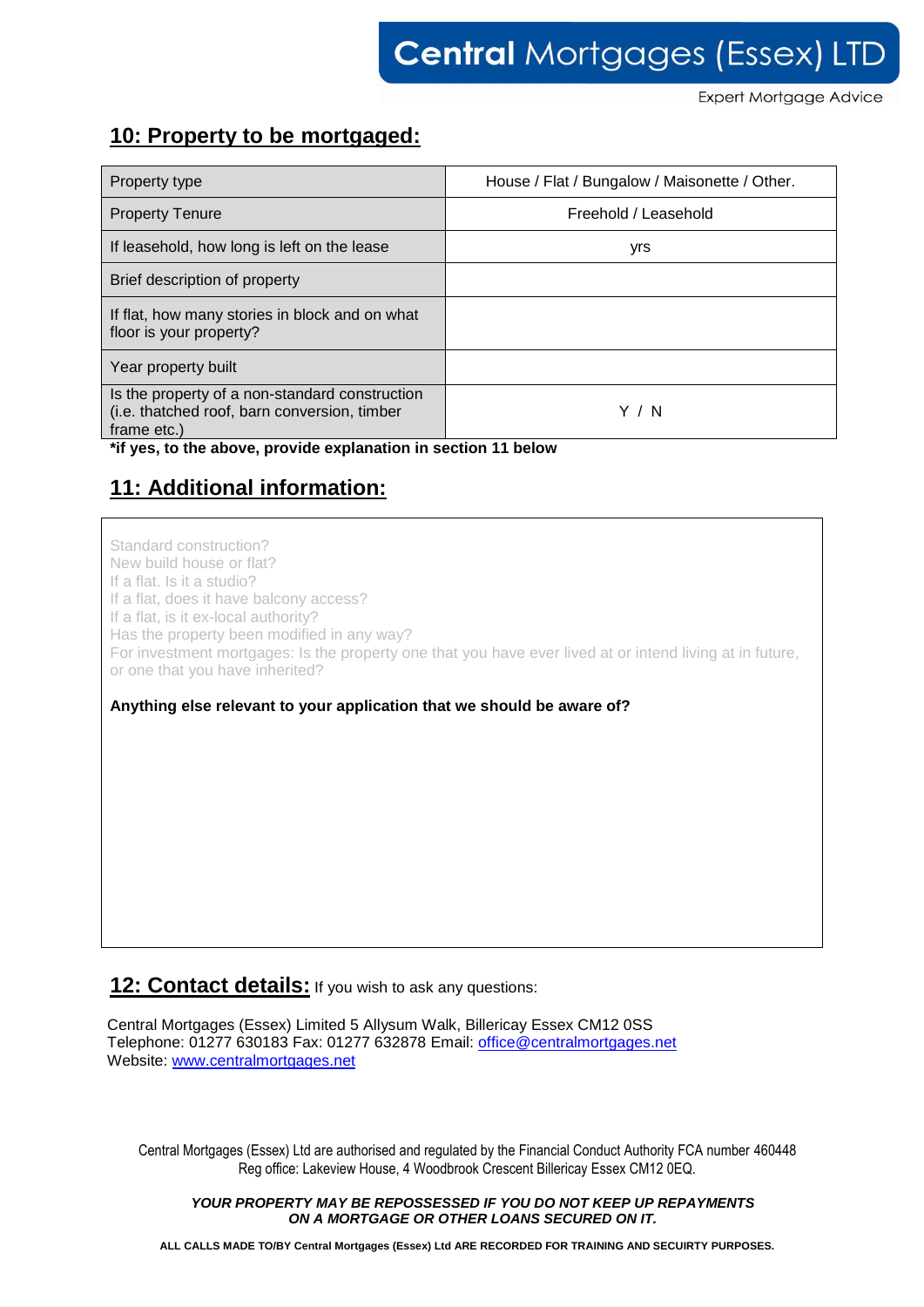**Expert Mortgage Advice** 

## **13: Mortgage Needs & Preferences:**

| How do you believe house values<br>will change in the future?   |                     |
|-----------------------------------------------------------------|---------------------|
| How do you believe interest rates<br>will change in the future? | If yes, up or down? |

| <b>Mortgage Preferences</b>                                  |            |          |                   |                |  |  |
|--------------------------------------------------------------|------------|----------|-------------------|----------------|--|--|
|                                                              | Preference | Priority | Reason            |                |  |  |
| Fix the mortgage payments for a                              |            |          | If Yes, How long? |                |  |  |
| certain period?                                              | Yes / No   | Yes / No |                   |                |  |  |
| Minimise payment in the first few                            |            |          |                   |                |  |  |
| years in the form of a tracker,                              | Yes / No   | Yes / No |                   |                |  |  |
| discount or similar rate?                                    |            |          |                   |                |  |  |
| Preferred term of initial scheme?                            |            |          | Term?             |                |  |  |
|                                                              | Yes / No   | Yes / No |                   |                |  |  |
| Would you like to vary monthly                               |            |          |                   |                |  |  |
| payments or pay lump sums off the                            | Yes / No   | Yes / No |                   |                |  |  |
| mortgage without penalty?                                    |            |          |                   |                |  |  |
| Would you prefer no                                          |            |          |                   |                |  |  |
| tie-in during the fixed rate,                                | Yes / No   | Yes / No |                   |                |  |  |
| discounted or tracker rate?                                  |            |          |                   |                |  |  |
| Would you prefer no tie-in after the                         |            |          |                   |                |  |  |
| fixed, discount or tracker rate?                             | Yes / No   | Yes / No |                   |                |  |  |
| Would you like access to an initial                          |            |          |                   |                |  |  |
| cash lump sum (cashback)                                     | Yes / No   | Yes / No |                   |                |  |  |
| Is speed of completion important?                            |            |          |                   |                |  |  |
|                                                              | Yes / No   | Yes / No |                   |                |  |  |
| Would you prefer low or no initial                           |            |          |                   |                |  |  |
| fees?                                                        | Yes / No   | Yes / No |                   |                |  |  |
| Ability to add fees to the loan                              |            |          |                   |                |  |  |
| amount?                                                      | Yes / No   | Yes / No |                   |                |  |  |
| Do you have any plans to pay off                             |            |          |                   |                |  |  |
| some or all or the mortgage in the                           | Yes / No   | Yes / No |                   |                |  |  |
| foreseeable future?                                          |            |          |                   |                |  |  |
| Intention to move home in the                                |            |          |                   |                |  |  |
| foreseeable future (if yes, please                           | Yes / No   | Yes / No |                   |                |  |  |
| provide timescales)                                          |            |          |                   |                |  |  |
| Flexibility of an offset or current                          |            |          |                   |                |  |  |
| account mortgage?                                            | Yes / No   | Yes / No |                   |                |  |  |
| Do you have plans to raise further                           |            |          |                   |                |  |  |
| capital in the future?                                       | Yes / No   | Yes / No |                   |                |  |  |
| Further aspects that are important to you                    |            |          |                   |                |  |  |
|                                                              |            |          |                   | <b>Details</b> |  |  |
| Preference for a particular lender?                          |            |          | Yes / No          |                |  |  |
| Preference for additional borrowing without further approval |            |          | Yes / No          |                |  |  |
| Free legal fees                                              |            |          | Yes / No          |                |  |  |
| Free / No valuation fees                                     |            |          | Yes / No          |                |  |  |
| No booking / arrangement fees                                |            |          | Yes / No          |                |  |  |
| Portable                                                     |            |          | Yes / No          |                |  |  |
| Offset mortgage                                              |            |          | Yes / No          |                |  |  |
| Life & Critical illness insurance cover                      |            |          | Yes / No          |                |  |  |

Central Mortgages (Essex) Ltd are authorised and regulated by the Financial Conduct Authority FCA number 460448 7 Reg office: Lakeview House, 4 Woodbrook Crescent Billericay Essex CM12 0EQ.

#### *YOUR PROPERTY MAY BE REPOSSESSED IF YOU DO NOT KEEP UP REPAYMENTS ON A MORTGAGE OR OTHER LOANS SECURED ON IT.*